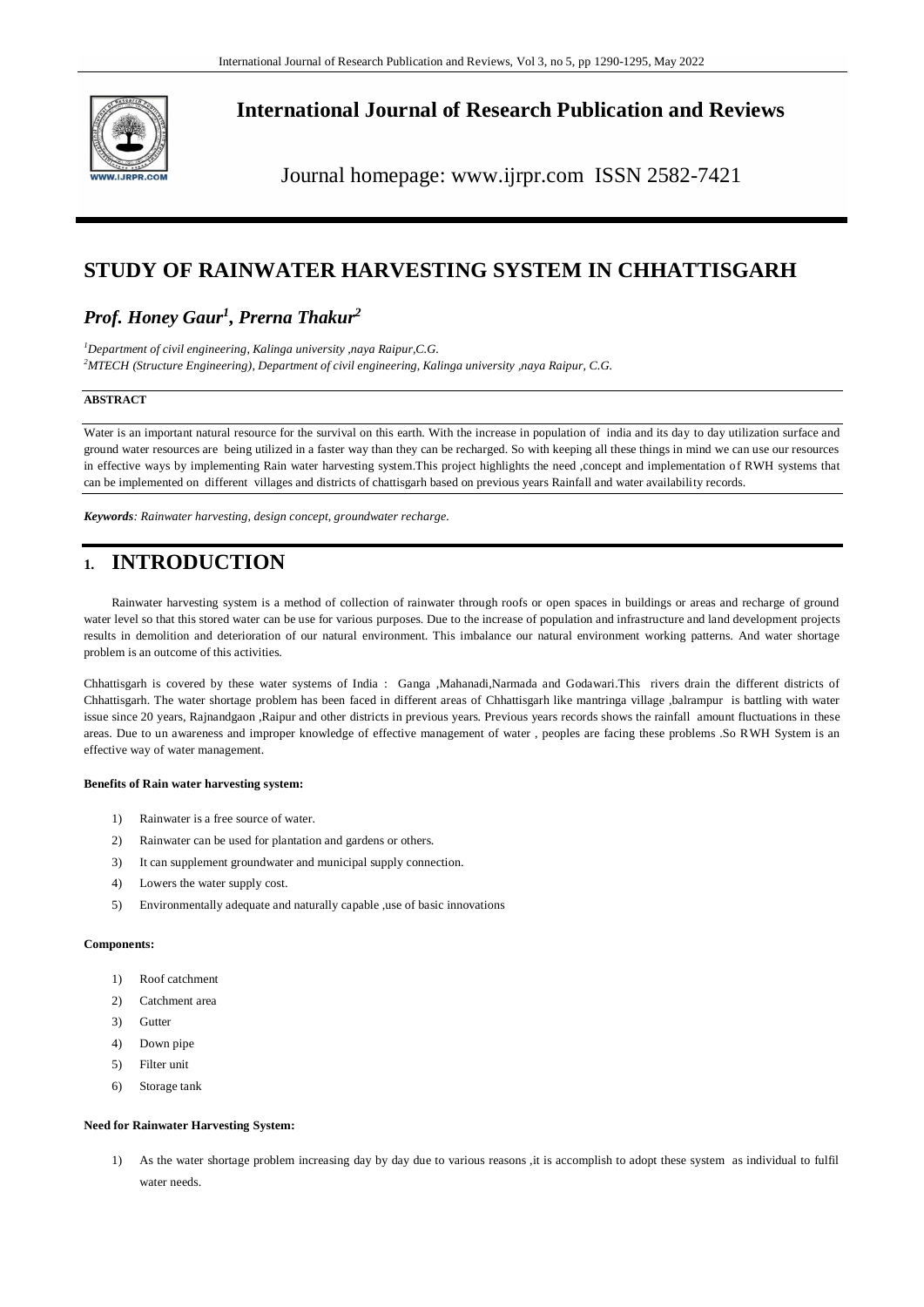- 2) Groundwater level is decreasing and gets infected and contaminated.
- 3) Health at risk because of using contaminated water.
- 4) To do effective plantation using these water.
- 5) Control soil disintegration due to excess surface runoff.

## **2. METHODOLOGY**

Our study area is Chhattisgarh. We will plan rainwater harvesting system that can be implemented in all the residence located in various regions of Chhattisgarh. For better understanding of whole process we will take an example of a residence and will design a rainwater harvesting system for that including all design and detailed parameters. we will take a residential building and plan the space and placing of storage tank and paths of pipes from various catchment area to the tank and flow of water and dimension of tank and design

## **3. STEPS OF RWH**



### **Study area:**

The state of Chhattisgarh lies between north latitude 17'47" to 24'06" and east longitude 80'14" to 84'24". The area of this state is 1,37,360 sq.m. Geographically. it is divided into –

- Bastar plateau region
- The Chhattisgarh plane
- Northern hilly region

Rainfall is the major source of ground water recharge in the area and receives maximum (85%) rainfall during the southwest monsoon season. (10- 15%) in the winter season.

We have taken the district-wise record of average annual rainfall (mm) of chhattisgarh.BY using this average rainfall data we can design the capacity and requirement of tank size and others details.

Different parameters that we have consider are-

- Rainfall and climate
- Drainage of Chhattisgarh
- Temperature of Chhattisgarh
- Soils of Chhattisgarh
- Hydrological conditions of Chhattisgarh
- Depth of water level in chhattisgarh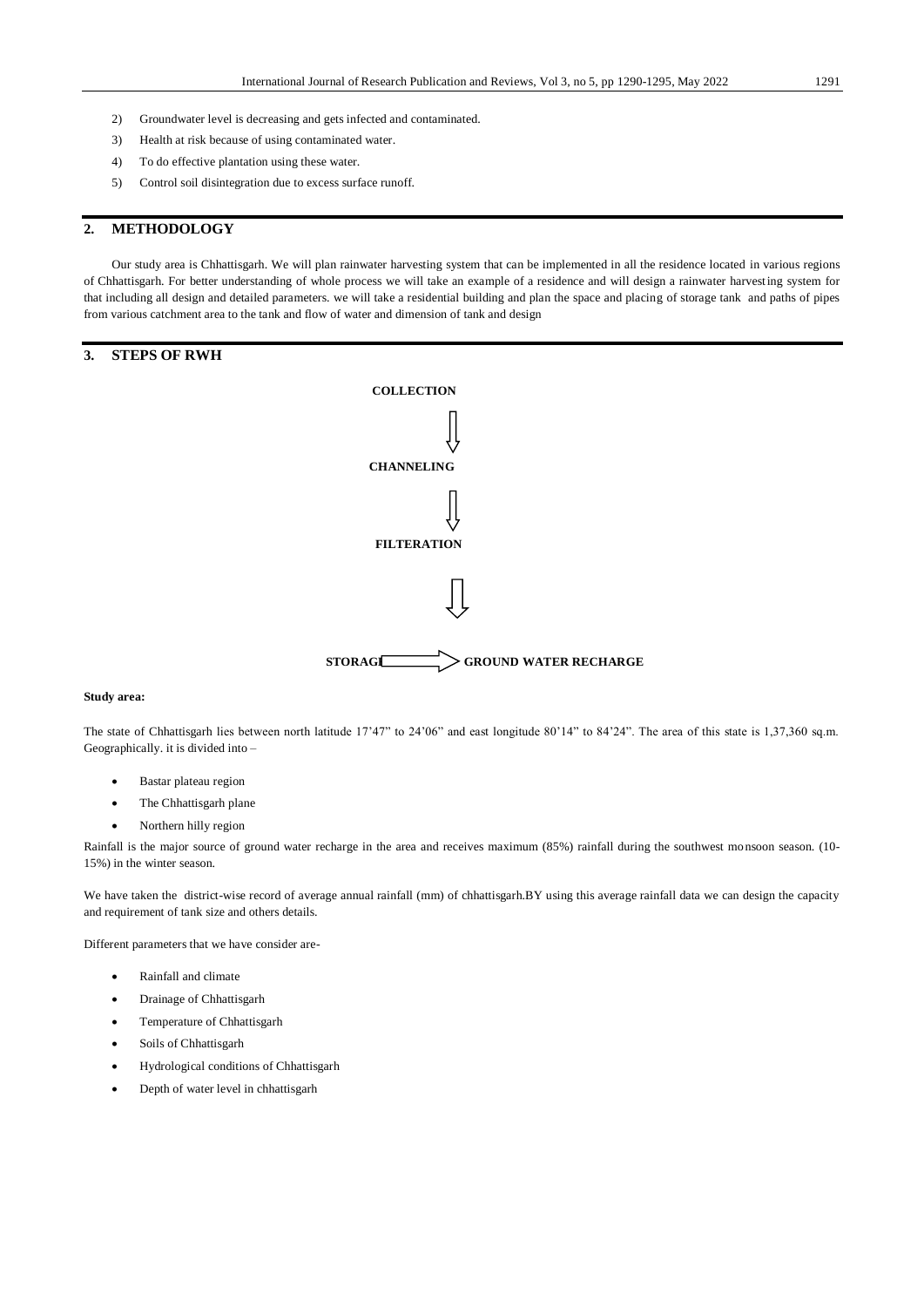



# **DISTRICT WISE ANNUAL AVERAGE RAINFALL OF DISTRICTS OF CHHATTISGARH (MM)**

| <b>SNO</b>     | <b>DISTRICT</b>    |                          |                          | <b>YEARS</b> |         |         | <b>AVERAGE</b> |
|----------------|--------------------|--------------------------|--------------------------|--------------|---------|---------|----------------|
|                |                    | 2014                     | 2015                     | 2016         | 2017    | 2018    |                |
| $\mathbf{1}$   | <b>BALOD</b>       |                          |                          | 1527.34      | 1424.9  | 1248.6  | 1399.70        |
| $\overline{2}$ | <b>BALODABAZAR</b> | $\sim$                   | $\sim$                   | 855.19       | 690.89  | 1043.34 | 863.2          |
| 3              | <b>BASTAR</b>      | 1476.7                   | 1539                     | 1821.50      | 1583.20 | 1460.20 | 1575.60        |
| $\overline{4}$ | bemetara           | $\overline{\phantom{a}}$ | $\sim$                   | 1147.5       | 1162.6  | 1427.4  | 1245.9         |
| 5              | <b>BIJAPUR</b>     | 1696.4                   | 1675.2                   | 1693         | 1241    | 2127    | 1687           |
| 6              | <b>BILASPUR</b>    | 1348.15                  | 1056.3                   | 1126         | 944     | 942     | 1084           |
| $\tau$         | <b>DANTEWADA</b>   | 1440.18                  | 1548.9                   | 1470         | 1315    | 1323    | 1420           |
| 8              | <b>DHAMTARI</b>    | 1289.16                  | 955.60                   | 1165         | 1181    | 1269    | 1176           |
| 9              | <b>DURG</b>        | 1379.80                  | 1008.9                   | 1181         | 846     | 1164    | 1116           |
| 10             | <b>GARIYABANDH</b> |                          |                          | 1085.8       | 1017.5  | 1212    | 1105           |
| 11             | <b>JANJGIR</b>     | 1169.80                  | 955.8                    | 1321         | 986     | 936     | 1074           |
| 12             | <b>JASPUR</b>      | 766.20                   | 1016.6                   | 1139.7       | 1251    | 1076    | 1054           |
| 13             | <b>KABIRDHAM</b>   | 1289.2                   | 827.4                    | 894.70       | 1449    | 872     | 1067           |
| 14             | <b>KANKER</b>      | 1364.5                   | 1164.9                   | 1818         | 1146    | 1385    | 1376           |
| 15             | <b>KONDAGAON</b>   | $\sim$                   | $\sim$                   | 1655.2       | 1289    | 1272    | 1404           |
| 16             | <b>KORBA</b>       | 1303                     | 1085.4                   | 1314.5       | 1204    | 1055    | 1193           |
| 17             | <b>KORIYA</b>      | 1511.5                   | 811.8                    | 1229.4       | 753     | 947     | 1050           |
| 18             | <b>MAHASAMUND</b>  | 1519.90                  | 1228.20                  | 1212.5       | 951     | 1092    | 1200           |
| 19             | <b>MUNGELI</b>     |                          | $\sim$                   | 894.6        | 791     | 916     | 868            |
| 20             | <b>NARAYANPUR</b>  | 1529.70                  | 1430.2                   | 1793.8       | 1049    | 1423    | 1445           |
| 21             | <b>RAIGARH</b>     | 1227.90                  | 2244.50                  | 1252.5       | 1021    | 1094    | 1368           |
| 22             | <b>RAIPUR</b>      | 1233.3                   | 921.5                    | 1198.6       | 868     | 1406    | 1126           |
| 23             | <b>RAJNANDGAON</b> | 1118.9                   | 850.7                    | 1104.5       | 800     | 934     | 962            |
| 24             | <b>SUKMA</b>       |                          | $\sim$                   | 1458.9       | 1780    | 1782    | 1674           |
| 25             | <b>SURAJPUR</b>    | $\sim$                   | $\overline{\phantom{a}}$ | 704.8        | 1109    | 1196    | 1003           |
| 26             | <b>SARGUJA</b>     | 841                      | 989.7                    | 1507         | 1456    | 1231.5  | 1205           |
|                |                    |                          |                          |              |         |         | 1222.60        |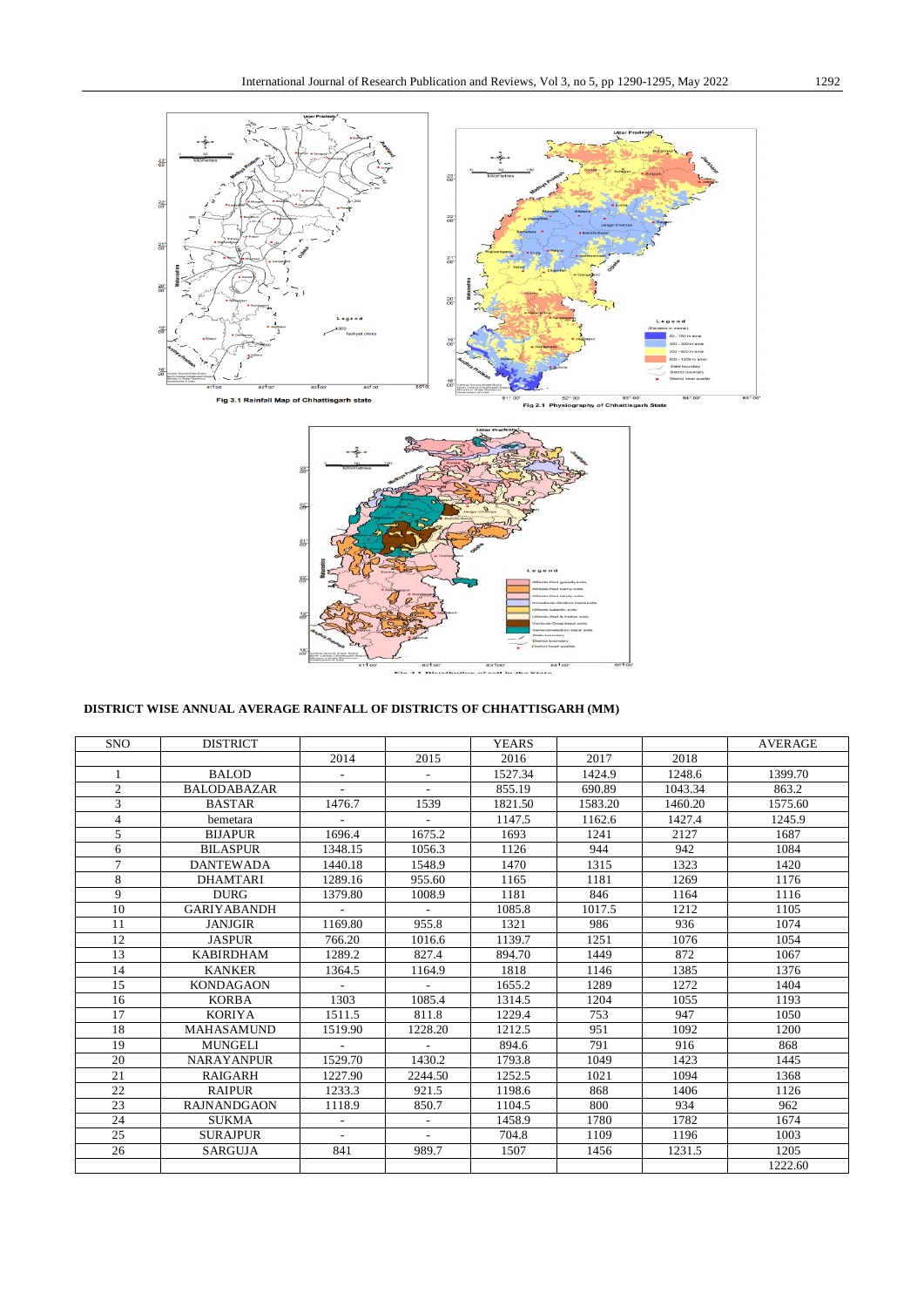### **4. LAYOUT AND DESIGN OF RAINWATER HARVESTING SYSTEM IN BUILDING-**

### **Description of layout-**

Here in the above layout plan we have shown a building contains boundary wall and porch and different units open garden area . The rainwater is collected in the roof which is shown as Catchment area and slopes are provided so that the water will be collected on the corners of the roof and then with the help of pipe provided around the building carry the collected water and flown to the ground surface where there is a filter unit in which the water will be collected and filteration of water will be done then after filteration fresh water will be stored in the storage unit.There are two taps are provided in the near porch area in which the stored rainwater will be used for the different utility purpose and household purpose as per



#### **Design of tank:**

Estimation of water quantity based on Number of persons and per capita demand, it not depend on how size is home. Per capita demand is volume of Water in litres used by one person in one day, that's help in deciding the water tank size and water consumption per day.If the building is residential we consider 200l/p/d water demand.

Water requirement (Volume) = No. of persons  $\times$  per capita demand

First of all we need to be sure of per capita demand. Actually it varies based on location and income. According to Indian standard water per capita demand is approx 135litres per person per day for lower income group and approx 180litres to 200litres per person per day for medium and higher income group. if the building is residential we consider 200l/p/d water demand.

So based on the number of individuals and per capita demand we can calculate the size of tank.

Area = a x a (Square) or Length x Breadth (Rectangular),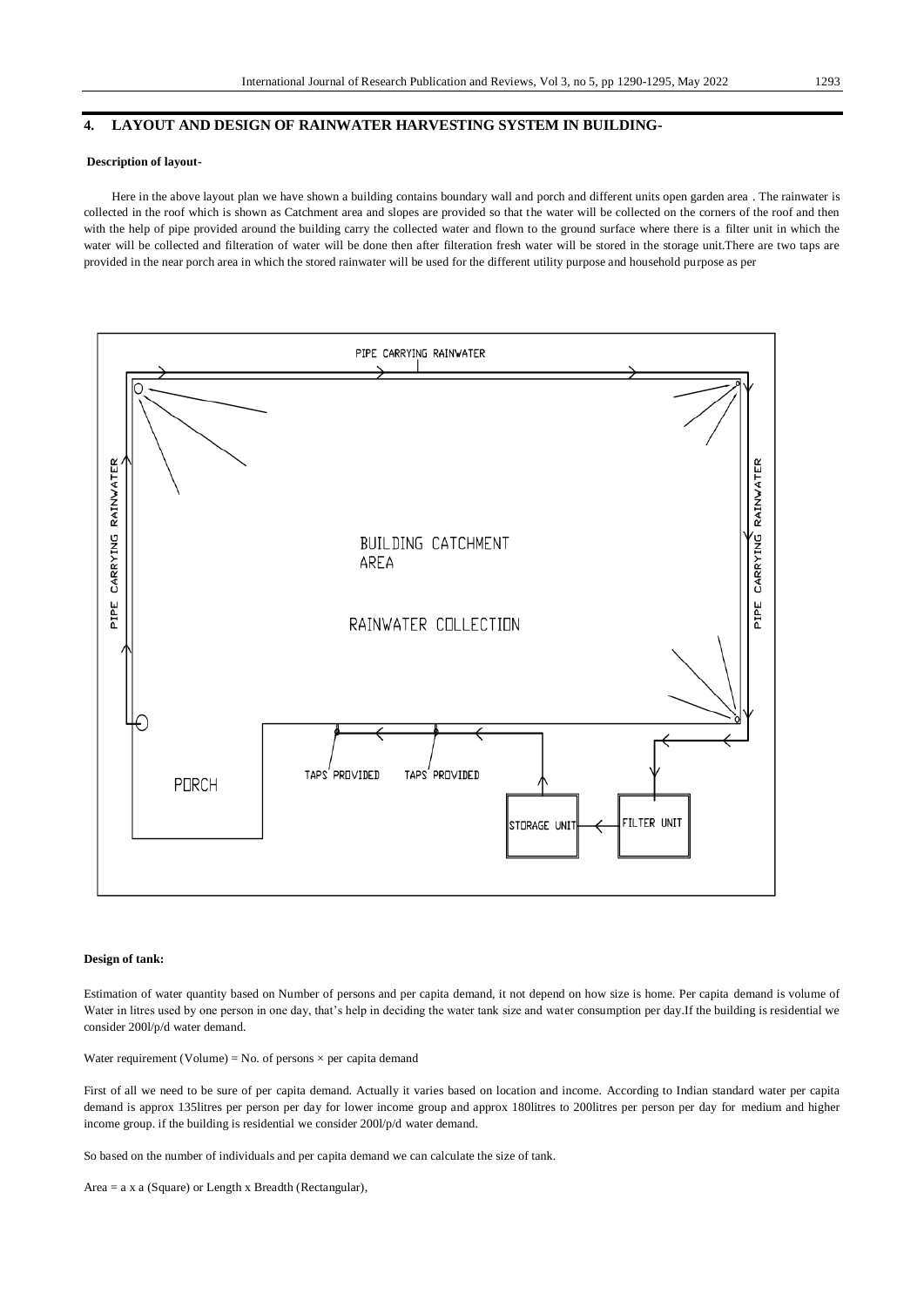suppose we are considering a family consist of 5 people.and we shall take 200 l/p/d water demand then water requirement will be

### **Water requirement (volume) =No. of persons X per capita demand**

 $=5X200=1000$  litres per day

after tank size will be based on the volume so

Volume=Depth x area

Area = a x a (Square) or Length x Breadth (Rectangular),

Capacity is 1 m3 and considering square tank so take depth as 1.8 m and one side as 0.75m so the size of tank will be =1.8m X0.75mX0.75m

The Rcc tank will be designed and various soil pressure and others design parameters will be adopted based on that calculation bars and reinforcement are provided in the tank.

**Underground water tank**: in this case, hydrostatical pressure acts on the wall. Weight of surcharge acts on the tank. When the tank is empty, the surrounding pressure of soil external walls. Because of its expansion and contraction properties.



#### **Filtration of Rainwater:**

- 1) Charcoal Filter-
- 2) Sand Filter
- 3) Pvc Pipe Filter-

## **Treatments of rain water harvesting-**

- 1) Chlorination
- 2) Boiling
- 3) 3)Sunlight